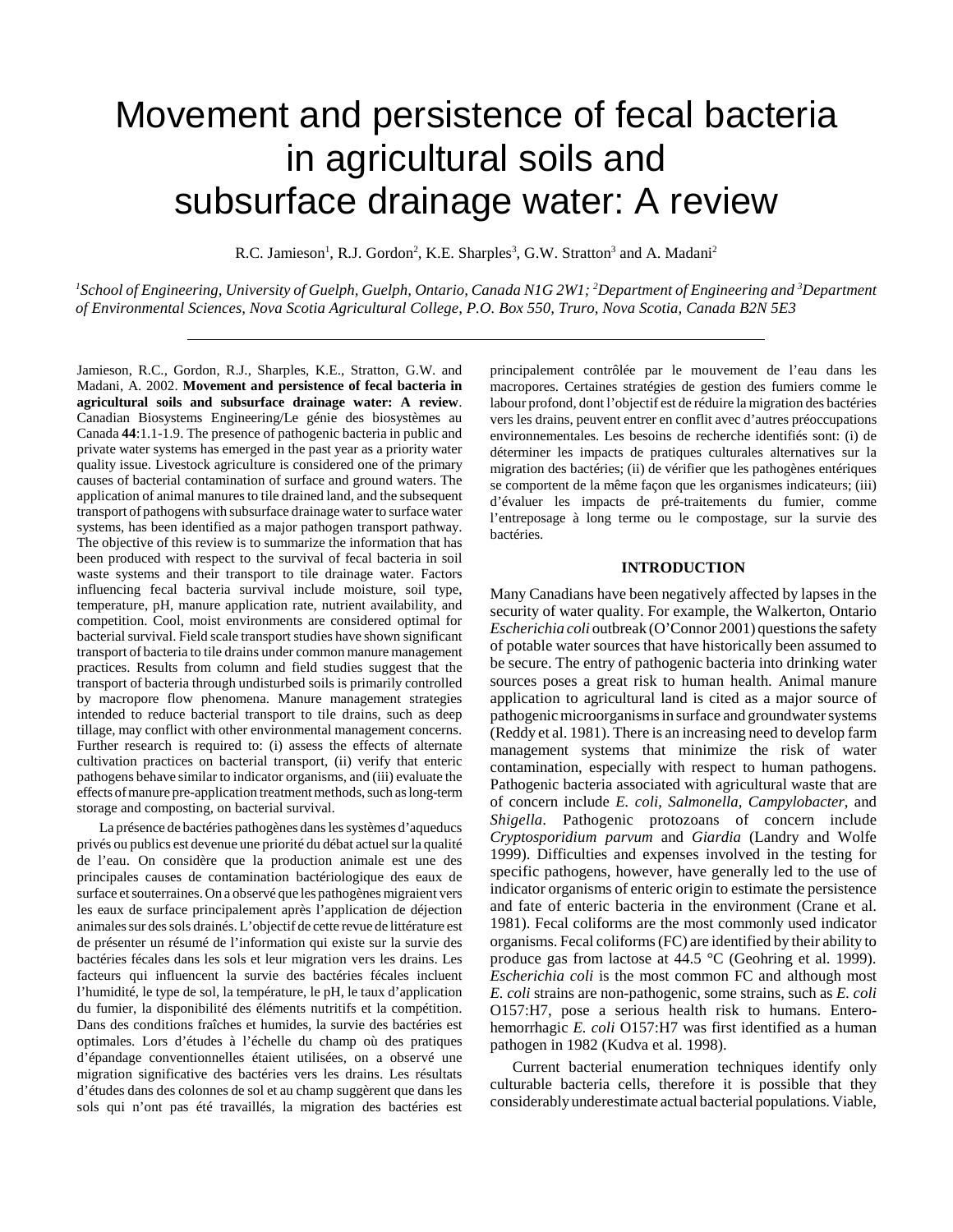but non-culturable bacteria are only identified in tests utilizing defined substrate techniques. These tests measure biochemical changes in media rather than colony formation (i.e. the hydrolysis of MUG, 4-methylumbelliferyl b-D- glucuronide, a specific indicator of *E. coli*.) (Zhai et al. 1995).

Numerous studies have revealed the presence of indicator organisms and pathogens in farmed and non-agricultural watersheds. Doran and Linn (1979) monitored surface runoff from grazed and ungrazed pasture land over a three year period in Nebraska. Fecal coliform counts were 5 to10 times greater in grazed areas than in ungrazed areas, however total coliform (TC) counts differed little. Fecal coliform counts from ungrazed pastures also commonly exceeded water quality standards. Patni et al. (1985) observed that FC bacteria were almost always present in runoff from non-manured cropland, presumably due to non-agricultural sources. Fecal indicators were common in the surface waters of agricultural areas in southern Finland (Niemi and Niemi 1991), generally exceeding 100 counts per 100 mL and occasionally exceeding 1000 counts per 100 mL. Fecal indicators were also found in 50% of water samples from non-agricultural or pristine watersheds, sometimes exceeding 100 counts per 100 mL. Howell et al. (1995) monitored FC and fecal streptococci (FS) in streams, wells, and springs of two agricultural watersheds in Kentucky. All sites that were monitored had samples that exceeded primary contact standards (>200 counts per 100 mL). Streams exceeded primary contact standards between 87 and 100% of the time. Springs and wells exceeded primary contact standards between 28 and 74% of the time. Although fecal indicator bacteria are commonly found in both farmed and non-agricultural watersheds, it is often difficult to ascertain the precise source of contamination in surface water due to the multiple sources of bacteria (Joy et al. 1998).

Pathogen fate and transport in soils receiving agricultural waste is a complex issue. Integration of knowledge and skills on this issue, unfortunately has not been forthcoming. Landry and Wolfe (1999) state:

"The range of disciplines conducting fecal bacteria research and the diverse nature of the literature are obstacles to application and synthesis of existing knowledge by animal waste managers and scientists."

Surface runoff represents the greatest contamination risk for surface water systems. However, under current manure application practices, leachate from manure-amended fields reaching subsurface tile drains also often exceeds drinking water supply and recreational use standards (Warnemuende and Kanwar 2000). Tile drained land represents a large portion of the agricultural landscape in the humid regions of North America. Despite the benefits of drainage systems, they are increasingly being recognized as potential pollution sources. The objective of this review is to specifically assimilate and summarize the information that has been produced with respect to the survival of fecal bacteria in soil waste systems and their transport to, and appearance in, tile drainage water.

## **SURVIVAL IN SOIL SYSTEMS**

The availability of pathogens for transport in runoff and leachate during precipitation events is largely influenced by the die-off rate of enteric bacteria in the soil-waste system (Reddy et al. 1981). A wealth of information has been produced within the past 30 years on the survival of various enteric bacterial species in soil and groundwater systems. A review presented by Gerba et al. (1975) reported that survival times of enteric bacteria in soil and groundwater ranged from 2 to 4 months. Filip et al. (1988) examined the survivability of several organisms in simulated conditions of saturated soil and observed that most organisms tested for, including *E. coli*, survived for over 100 days at 10°C. Kudva et al. (1998) found that *E. coli* O157:H7 survived for 630 days in sheep manure that was not aerated and stored at air temperatures below 23°C. Entry et al. (2000a, 2000b) monitored concentrations of FC bacteria in soil and runoff water from grassed buffer strips that had received liquid swine waste. After 90 to120 days, FC levels were not significantly different from strips that had not received waste. Reddy et al. (1981) conducted a review of bacterial survival and attempted to develop first order rate constants to describe the die-off of several indicator organisms and pathogens in soil systems. Average first order die-off rate constants were  $1.14 d<sup>-1</sup>$ for FC and  $0.41$  d<sup>-1</sup> for FS. Average rate constants for specific pathogens were  $1.33$  d<sup>-1</sup> for *Salmonella* and  $0.68$  d<sup>-1</sup> for *Shigella*. Sjogren (1994) assessed the survival of *E. coli* and used exponential regression to estimate survival times in soil. They estimated survival times by extrapolating the die-off curve to zero counts of bacteria. Probable survival times ranged from 20.7 to 23.3 months.

Several researchers also have noted the regrowth of indicator organisms in soil systems (Van Donsell et al. 1967; Howell et al. 1996). Continued land application of organic wastes may modify the soil environment to the point where it is a more hospitable environment for pathogenic organisms (Dazzo et al. 1973). This phenomenom, in conjunction with the extended survival times of indicator organisms observed under certain conditions, means that the detection of FC in soil and agricultural drainage water may not represent recent contamination. This may obscure the source and extent of fecal contamination (Howell et al. 1996). The need to quantify the contributions of FC from natural or background sources also has been recognized. Entry et al. (2000a, 2000b) observed that fecal bacteria in soil and surface runoff collected from grass buffer strips not receiving swine waste were as high as 2330 colonies/g soil and 583 colonies per 100 mL runoff water.

There are numerous factors that may influence the survival of enteric bacteria in soil (Gerba et al. 1975). However, attempts to link survival rates of specific enteric pathogens with soil physio-chemical and environmental variables (Reddy et al. 1981) are limited. Additionally, few studies have attempted to verify the assumption that mortality rates of indicator organisms accurately reflect those of pathogenic bacterial species (Crane et al. 1981; Filip et al. 1988). The few studies that have been conducted have found that indicator organisms appear to survive longer than pathogens (Mubiru et al. 2000).

#### **FACTORS AFFECTING SURVIVAL**

## **Moisture**

Numerous researchers have suggested that the principal factor affecting the survival of enteric bacteria in soil systems is the moisture status (Gerba et al. 1975; Tate 1978; Kibbey et al. 1978; Crane et al. 1981; Reddy et al. 1981; Faust 1982; Mubiru et al. 2000; Entry et al. 2000b). Tate (1978) found *E. coli*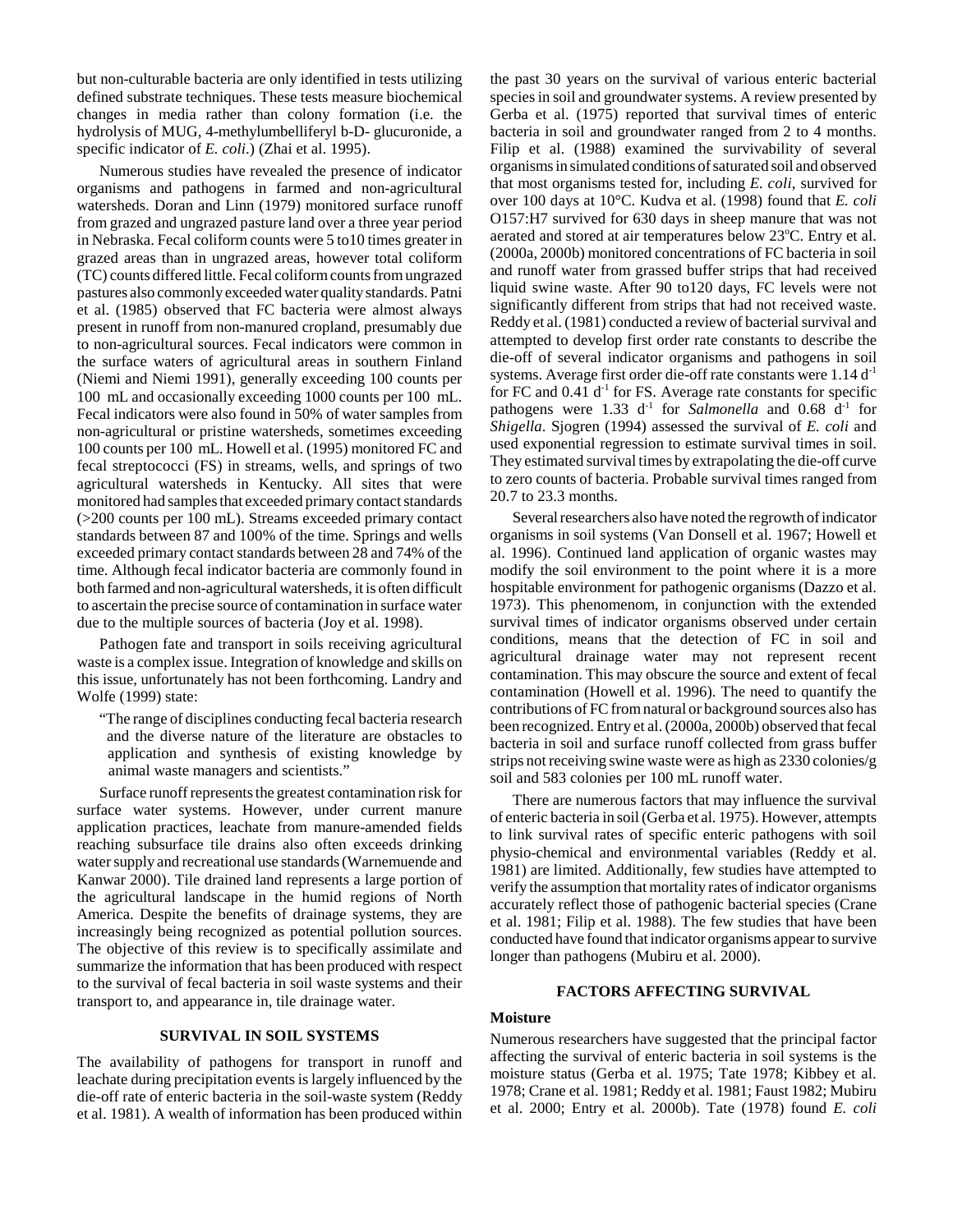survival to be greatest in organic soils under flooded conditions. Hagedorn et al. (1978) found *E. coli* populations highest after a rise in the watertable following major rainfall events. *Streptococcus faecalis* died more rapidly under low soil moisture conditions (Kibbey et al. 1978). Mubiru et al. (2000) linked lower mortality rates of *E. coli* O157:H7 to higher unsaturated soil matric potentials and Entry et al. (2000b) correlated the increased survival of FC with increased soil moisture in grass buffer strips receiving swine waste. It is apparent that limited moisture availability in the soil reduces the survival rates of enteric bacteria in manure amended soil systems, although quantitative information on the issue is still lacking.

## **Soil type**

The single soil property that appears to have the greatest impact on bacterial survival is moisture retention, which is linked to particle size distribution and organic matter content. Tate (1978) observed that the survival of *E . coli* in an organic soil over an 8-day period after manure application was threefold greater than in a sandy soil. This was attributed in part to the organic soil's increased ability to retain moisture. Hagedorn et al. (1978) studied the subsurface flow of bacteria over a 32-day period. Fecal bacteria moved faster in coarser soil materials. Chandler and Craven (1980) investigated the survival of *E. coli* and *S. typhimurium* in relation to soil moisture retention and soil type. In dry loam soil, *E. coli* cells were able to survive and proliferate once moisture was restored. Chandler et al. (1981) examined the survival of bacteria on pasture, in topsoil and in subsoil and found that topsoil was the most favorable environment for bacteria. Times required for a 90% reduction in initial bacteria concentrations ranged from 7 to 20 days in topsoil. Zhai et al. (1995) also reported greater survival rates of fecal bacteria in topsoil as compared to subsoil. Mubiru et al. (2000) compared the mortality of *E. coli* O157:H7 in two different soil types. Reduced mortality was primarily influenced by soil type, with soils exhibiting a higher matric potential showing lower mortality rates. They also stated that as well as enhancing moisture retention, fine soil particles could increase bacterial survival because of an increased ability to retain nutrients.

## **Temperature and pH**

Within the majority of the literature an inverse relationship appears to exist between temperature and bacterial mortality (Gerba et al. 1975; Reddy et al. 1981) with higher temperatures decreasing the survival times of fecal bacteria. Van Donsel et al. (1967) found that 90% of coliform bacteria died within 3.3 days of land application in the summer compared to 13.4 days in the winter. The review compiled by Reddy et al. (1981) found that die-off rates approximately doubled with a 10°C increase in temperature. Kibbey et al. (1978) reported optimum survival of FS under cool conditions but noted that freezing and thawing of soils reduced bacterial populations. Zibilske and Weaver (1978) concluded that the only set of conditions that consistently led to the death of *Salmonella* were high temperatures and low moisture. Filip et al. (1988) determined that *E. coli* could survive for over 100 days in water-soil mixtures kept at 10°C. *E. coli* survived longer in sheep and cattle manure at temperatures below 23°C (Kudva et al. 1998). Contrary to this,

Howell et al. (1996) measured FC and FS mortality rates at three different temperatures in feces-amended sediments in the laboratory, noting greater FC survival and sometimes regrowth under warmer conditions. Enteric bacteria have a shorter survival period in soils possessing a low pH (Gerba et al. 1975; Ellis and McCalla 1976) with pH of 6 to 7 being optimum for bacterial survival (Cuthbert et al. 1955; Reddy et al. 1981). Sjogren (1994) found *E. coli* survived longer at a neutral to alkaline pH than at an acidic pH in soils of similar texture and organic matter content.

### **Manure application rate and characteristics**

Concentrations of indicator and pathogenic organisms in animal waste vary widely depending on animal type, waste storage system, and the level of pretreatment prior to land disposal. Detailed summaries of the approximate number of different bacterial species commonly found in wastes for both domestic and wild animals are provided by Reddy et al. (1981) and Crane et al. (1983). Patni et al. (1985) found that long-term storage of manure decreased median counts of FC, TC, and FS by 99%, however, these reductions did not occur when fresh manure was added to old manure. Aeration of sheep manure decreased the survival time of *E. coli* O157:H7 from 21 months to 4 months (Kudva et al. 1998).

In general, manure application rate does not appear to influence bacterial survival. Crane et al. (1981) followed the die-off of indicator organisms in surface applied poultry manure. Rate of manure application had no influence on bacterial survival. Zhai et al. (1995) also observed no influence of manure application rate on the mortality of fecal bacteria. In all experiments, FC was non-detectable within eight weeks of application. Little work has been performed to assess the survival of fecal bacteria in soils that have received excessive applications of manure.

#### **Nutrient availability**

The presence of organic matter promotes the survival, and in some instances, the regrowth of enteric bacteria (Gerba et al. 1975). Nutrient availability is a key issue in the survival of microbes in soil. Organic matter increases the retention of nutrients, provides a carbon source for bacterial species, and improves moisture retention properties, as noted earlier. Too much moisture, however, can have a negative effect on *E. coli* survival due to a lack of usable organic carbon in dilute mixtures (Chandler and Craven 1980). A major factor in *E. coli* die-out from soil is its inability to step down its metabolic rate to meet the low availability of usable organic carbon (Klein and Casida 1967) and to adjust to conditions of low nutrient availability (Reddy et al. 1981). Tate (1978) revealed increased bacterial survival in organic soils. Zhai et al. (1995) speculated that higher mortality rates of fecal bacteria in subsoil, compared to topsoil, were partially due to low nitrogen (N) availability.

#### **Competition**

Competing microorganisms will limit pathogen survival in soil (Reddy et al. 1981). Enteric bacteria, which have been relocated into the soil-waste environment, must compete with resident soil bacteria for essential nutrients and water. Ellis and McCalla (1976) concluded that indigenous soil organisms were resistant to new microorganisms in their environment. It also has been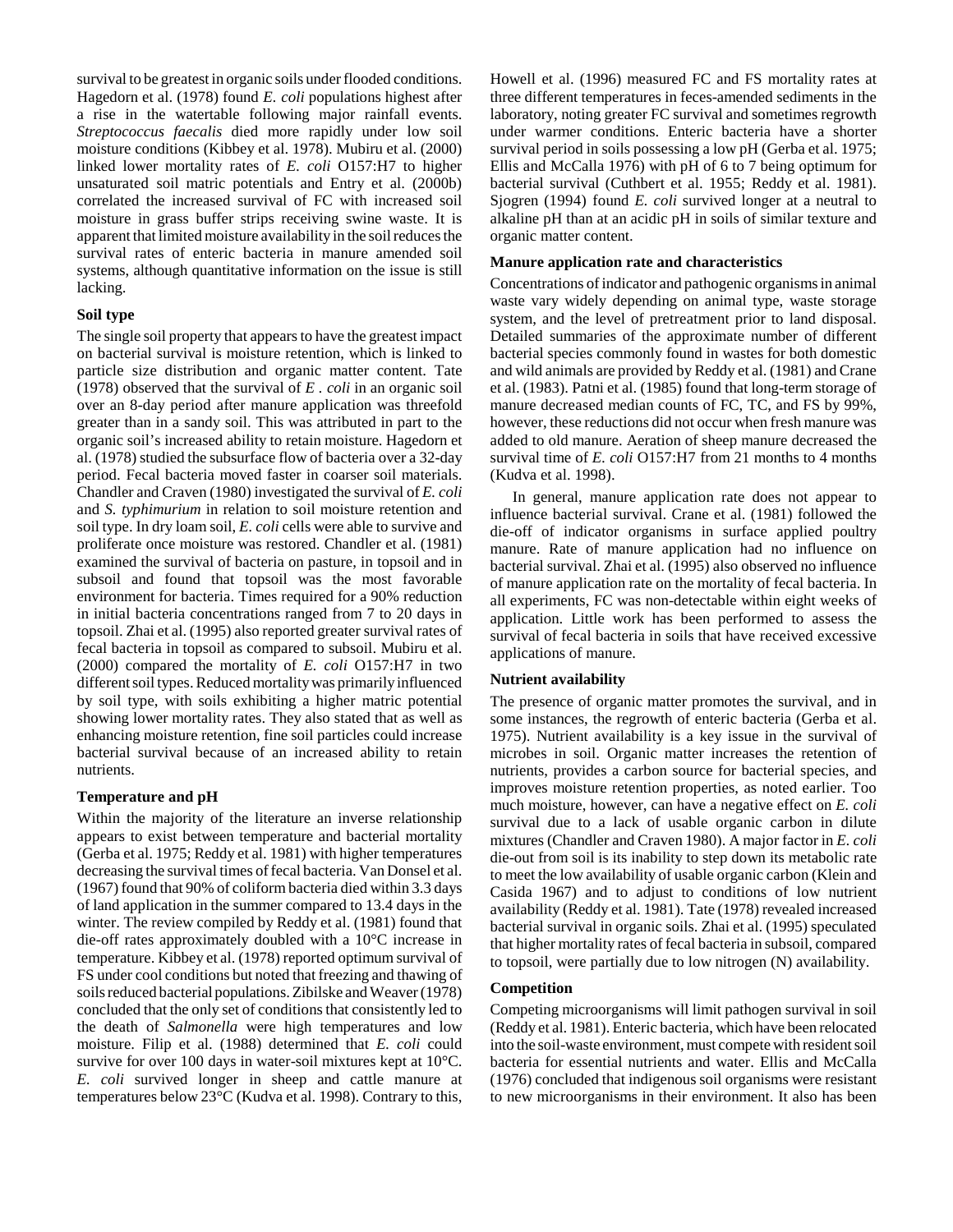found that certain bacteriophage and free-living soil organisms, such as *Bdellovibrio,* can parasitize *E. coli* cells*,* thus limiting their survival (Klein and Casida 1967). Gerba et al. (1975) and Tate (1978) both reported increased pathogen survival, and sometime regrowth, in sterile soils.

#### **TRANSPORT**

The major transport modes of pathogens and indicator organisms in soils receiving manure are through movement with infiltrating water and surface runoff and with the movement of sediment and waste particles (Reddy et al. 1981). Physical filtration is believed to be the primary process which limits bacteria mobility in soil (Gerba and Bitton 1984). Bacteria range in size from  $0.2 - 5 \mu m$  (Matthess and Pekdeger 1985) and are more subject to straining than smaller microorganisms, such as viruses, which range in size from 300 - 300 nm (Gerba and Bitton 1984). Adsorption is the main process which limits the movement of smaller microorganisms. Removal of bacteria occurs largely at the soil surface by straining and by sedimentation and adsorption (Gerba et al. 1975), however, it is difficult to separate the processes of filtration and adsorption (Reddy et al. 1981). Suspended particles, including bacteria which become deposited at the soil surface, can act as a filter trapping more bacteria (Corapcioglu and Haridas 1984). The physical filtration of bacteria at the soil surface increases the likelihood of losses during runoff (Crane et al. 1981). The capacity of a soil to remove microorganisms is increased at low soil water contents and at greater soil clay contents and cation exchange capacities (Reddy et al. 1981). Bacteria are rarely free in the liquid phase of soil because most cells adhere to clay particles (Reddy et al. 1981). As would be expected, finer grained soil types, such as clays and silts, are more efficient in straining bacteria cells due to the smaller pore sizes (Canter and Knox 1988). Several studies have concluded that the removal of bacteria from percolating liquid within a relatively uniform soil is inversely related to the particle size of the soil (Gerba and Bitton 1984). It also is important to note that bacteria cells tend to aggregate and form flocs and clumps which are more susceptible to filtration (Abu-Ashour et al. 1998). In fact, bacteria are rarely present in solution as single particles (McDowell-Boyer et al. 1986). Individual bacteria particles may also interact to form bridges in pores, preventing further movement in the direction of flow (Gerba and Bitton 1984). Studies have concluded that bridging can occur in soils when the diameter of the suspended particles moving through a medium ranged from more than 0.07 - 0.2 times the diameter of the particles of the medium, depending on how the medium was packed (Sakthivadivel and Irmay 1966).

However, the retardation and retention of bacteria in soils is apparently less effective than previously believed, primarily due to preferential flow processes, which can aid in the rapid transport of bacteria from manure application (Smith et al. 1985; Geohring et al. 1999). Quoted lower size limits for macropores have ranged from  $30 - 3000 \mu m$  (Beven and Germann 1982). The shape of macropores varies from planar slits to cylindrical pipes (White 1985). Beven and Germann (1982) outlined the main processes which contribute to the formation of macropores in natural soils:

- Pores formed by soil fauna such as earthworms, insects, moles, and gophers. They can range in size from 1 - 50 mm, are usually tubular in shape, and found near the soil surface.
- Cracks and fissures formed during the shrinkage of clay soils and freeze/thaw cycles.
- Pores formed by plant roots. These pores are also tubular in shape and found near the soil surface.
- Natural soil pipes that form due to the erosive action of subsurface flows.

### **Field studies**

Several field and watershed scale investigations have specifically looked at enteric bacterial concentrations in agricultural subsurface drainage water. Evans and Owens (1972) monitored *E. coli* and enterococci in tile drainage water over three winters in Scotland on a 0.7 ha sandy clay loam pasture. The pasture was grazed by cattle and sheep during summer. It received no animal manure applications during the first winter, but swine manure was applied three times during the second and third winters. The application of large amounts of manure over short periods of time dramatically increased concentrations of fecal bacteria in drainage water within a few hours of application, but normal levels returned after 2 to 3 days. Bacterial counts were related to the flow rate of the drains and the length of time since manure was applied. Enterococci and *E. coli* also were observed in tile drainage water during the first winter, indicating that these indicator organisms could survive for at least four months. On average, less than 0.05 % of the applied *E. coli* was recovered in tile drainage water. Smith et al. (1972) sampled irrigation and subsurface drainage waters from a southern Idaho irrigation district characterized by silt loam soils underlain by fractured basalt. Irrigation water for the district was obtained from a surface water system, which contained high bacterial counts due to domestic sewage outfalls. The study was intended to assess the ability of soil percolation to remove pathogens because approximately 50% of the applied irrigation water leaves the system as drainage water which is then used to replenish water supply aquifers. The irrigation water consistently had high concentrations of fecal indicators but both FC and FS counts were low in most drainage water samples and below domestic use guidelines.

Rahe et al. (1978) evaluated the movement of *E. coli* that had been injected into the leach lines of septic tank disposal systems that were inundated with groundwater in two different soil types (well drained and poorly drained). Movement rates of 15 m/h were observed at the well drained site. Macropore formation was also identified at this site. *Escherichia coli* exhibited extended survival and appeared to be a satisfactory tracer of saturated groundwater flow. Culley and Philips (1982) focused on survival rates of indicator organisms with winter spread manure. They examined the bacteriological quality of snowmelt subsurface and surface discharge from cropland (corn) receiving different amounts of liquid dairy manure at different times. They evaluated three application rates that were either plowed under prior to seeding, plowed under after harvest, split between fall and spring, or applied to snow covered or frozen ground. They found that spring snowmelt and subsurface runoff from winter applied treatments contained higher bacterial counts than spring and fall applied treatments. They also noticed that surface runoff from June storms on spring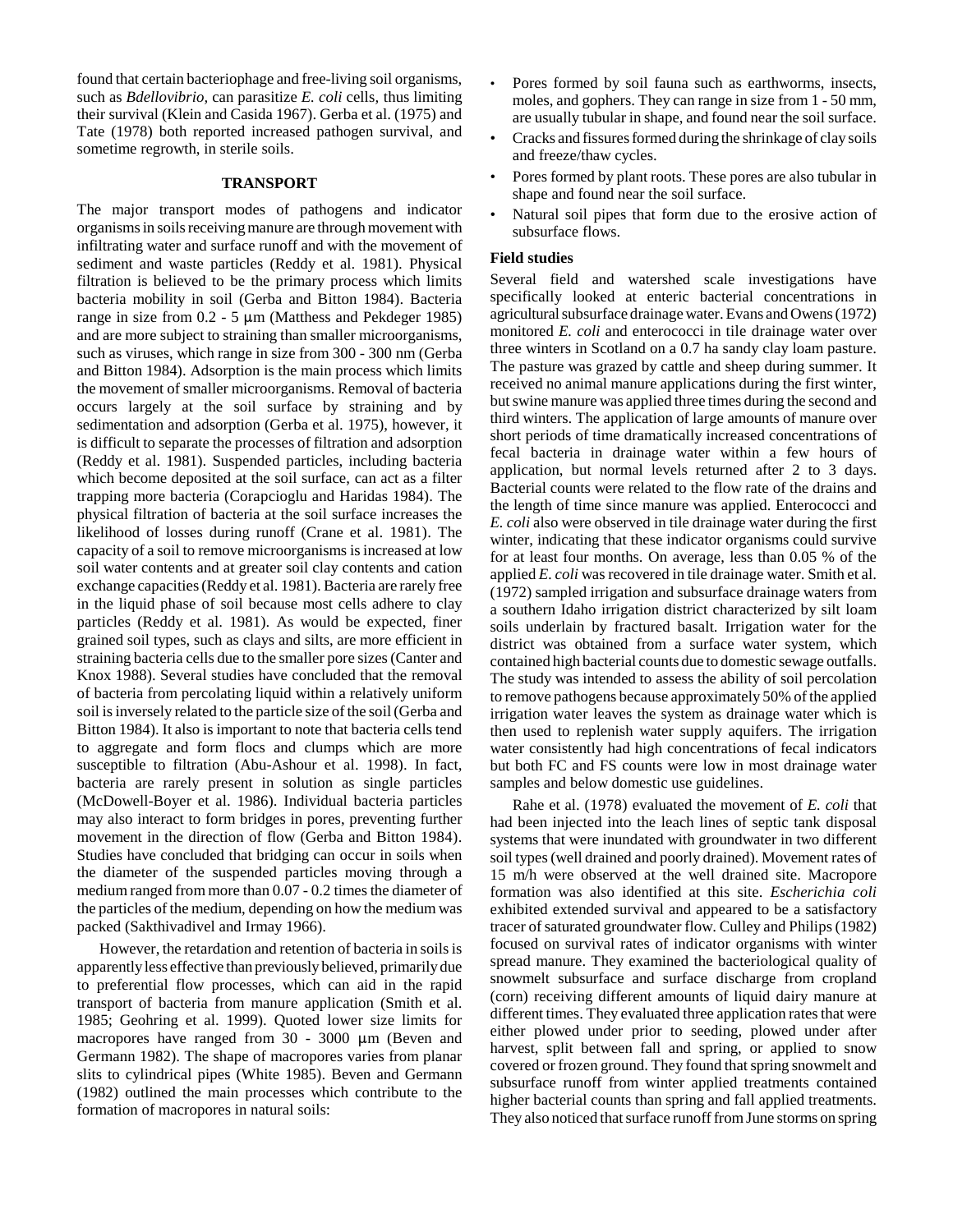applied plots contained higher bacterial counts than plots that had received manure the previous fall or winter. Dean and Foran (1992) conducted a total of 12 liquid manure spreading trials on five different soil types in Ontario using nalidixic acid resistant (NAR) *E. coli* as a tracer. In nine of the 12 trials bacterial concentrations increased in tile flow within 6 hours of application. In two of the three trials where bacterial concentrations did not increase, the tiles were not flowing at the time of application. In the other trial, the field had been tilled just prior to application. The author speculated that the tillage process had sheared surface macropores.

Cook et al. (1997) studied the influence of manure application methods (broadcast vs inject), timing (fall, spring, late winter), manure vs inorganic fertilization, and N application rate. Trials were performed on 7.6 by 22.7 m plots in cornsoybean rotations. Bacterial densities (FC, *E. coli*, and FS) in drainage water were highly variable with no clear trends. In general, during periods of high drainage flow, higher bacterial densities were observed, but quickly decreased. Warnemuende and Kanwar (2000) reported results from the same experimental set-up as those described above and also reported variable bacterial results. Due to this variability, no conclusions were drawn, but they reported that all plots had FC and FS in drainage water, even those receiving only inorganic fertilizer.

Stoddard et al. (1998) performed a field experiment to measure FC and FS survival and transport through shallow notilled and conservation tilled soil amended with dairy manure in the fall and spring. The most rapid mortality of FC occurred after the fall manure application due to the freezing conditions and the freeze-thaw cycles. Neither the timing nor the tillage method significantly affected FC concentrations in the leachate. Fecal coliform concentrations in leachate samples and the potential for groundwater contamination were similar regardless of when manure was applied. This suggests that the mortality rate of FC after manure application has little bearing on the potential for groundwater contamination, but instead contamination depends more on soil structure and water flow.

Joy et al. (1998) used NAR *E. coli* as a biotracer to determine the extent of bacterial movement from manured fields to tile drains under conventional agricultural practices. All experiments were conducted at a single loam soil site over a two year period. Liquid dairy manure was applied in the spring prior to seeding and in the fall after harvest. Manure application rate had no influence on bacterial counts in tile drainage water but there was a strong association between tile bacterial concentrations and rain amount after application. The highest counts occurred when the drains were already flowing when the manure was applied. Soil sampling revealed that the biotracer penetrated the soil profile quickly to a depth of 900 mm in 24 hours in some cases, however, after 20 days the bacteria present in the soil was reduced to less than 1% of the levels found immediately following application, with or without transport. This lead to the recommendation that manure applicators should take notice of the flow condition within the tile lines prior to application and the likelihood of precipitation within three weeks after application.

Geohring et al. (1999) applied liquid dairy manure at a rate of 47,000 L/ha to a poorly drained silty loam soil which had not received manure for 20 years. They examined the effects of soil moisture at spreading, method of application, and irrigation timing on the transport of FC to tile drains. Levels of FC were at a maximum before peak discharge indicating preferential flow. The major effect of lower initial soil moisture content was to delay the time it took for the peak concentrations of bacteria in tile outflow to occur. This meant that when rainfall or irrigation occurred on wet plots following manure application, there was a greater cumulative mass transport of bacteria to the tile drains associated with higher tile flow volumes. When the plots were irrigated 6 days after manure spreading, elevated bacterial numbers (although they were 1/3 of day one levels) were still found in the tile outflow. Plow incorporation of applied manure reduced cumulative FC discharge to about 84% of those from disk soil treatments in the same volume of discharge. Geohring et al. (1999) also noted that FC contamination occurred on plots that had not received manure for two years. This contamination was attributed to geese which were frequently observed on the study field. Hunter et al. (2000) monitored FC in drainage water (subsurface and surface) from an upland sheep pasture in England over a 21 month period. Significant fecal contamination was observed with concentrations higher in the summer than in the winter. This contradicts other studies which have found higher concentrations in the winter due to longer survival at lower temperatures and increased wetness. Hunter et al. (2000) believed that artificial land drainage represented an important transport pathway as bacteria were obviously being transported to receiving waters during drier summer months when surface runoff was not occurring.

### **Column studies**

Results obtained from field scale bacterial transport studies are limited with respect to identifying the influences of specific soil physio-chemical properties and manure application methods on bacterial leaching. There is a need to describe bacterial transport in porous media more quantitatively and relate it to known soil properties and processes (Tan et al. 1992). Several column studies have been conducted to examine these processes in further detail with considerable interest directed towards the role of macropore transport of bacteria. Fontes et al. (1991) examined the effects of grain size, soil heterogeneity, and cell size on bacterial transport in column experiments. Results indicated that even in cases with efficient filtration, bacterial transport was significant. The existence of a preferred flow (16 mm diameter of coarser material) path drastically altered the transport behavior with much quicker breakthrough occurring in soils possessing macropores. The transport of an antibiotic resistant *E. coli* strain through 280 mm deep intact and disturbed columns containing varying soil types was examined by Smith et al. (1985). Chloride solutions containing the *E. coli* strain were applied to the soil columns at rates ranging from 5 to 40 mm/h. Results revealed that all soil types became more effective at retaining bacteria when they were sieved and repacked into the columns. For intact columns there was no relationship between soil properties (texture and bulk density) and bacterial transport. The rate of suspension application was the dominant factor affecting transport in intact columns with transport increasing as the application rate increased**.** Smith et al. (1985) concluded that the transport of bacteria through sieved or mixed soil columns will be negligible when compared to more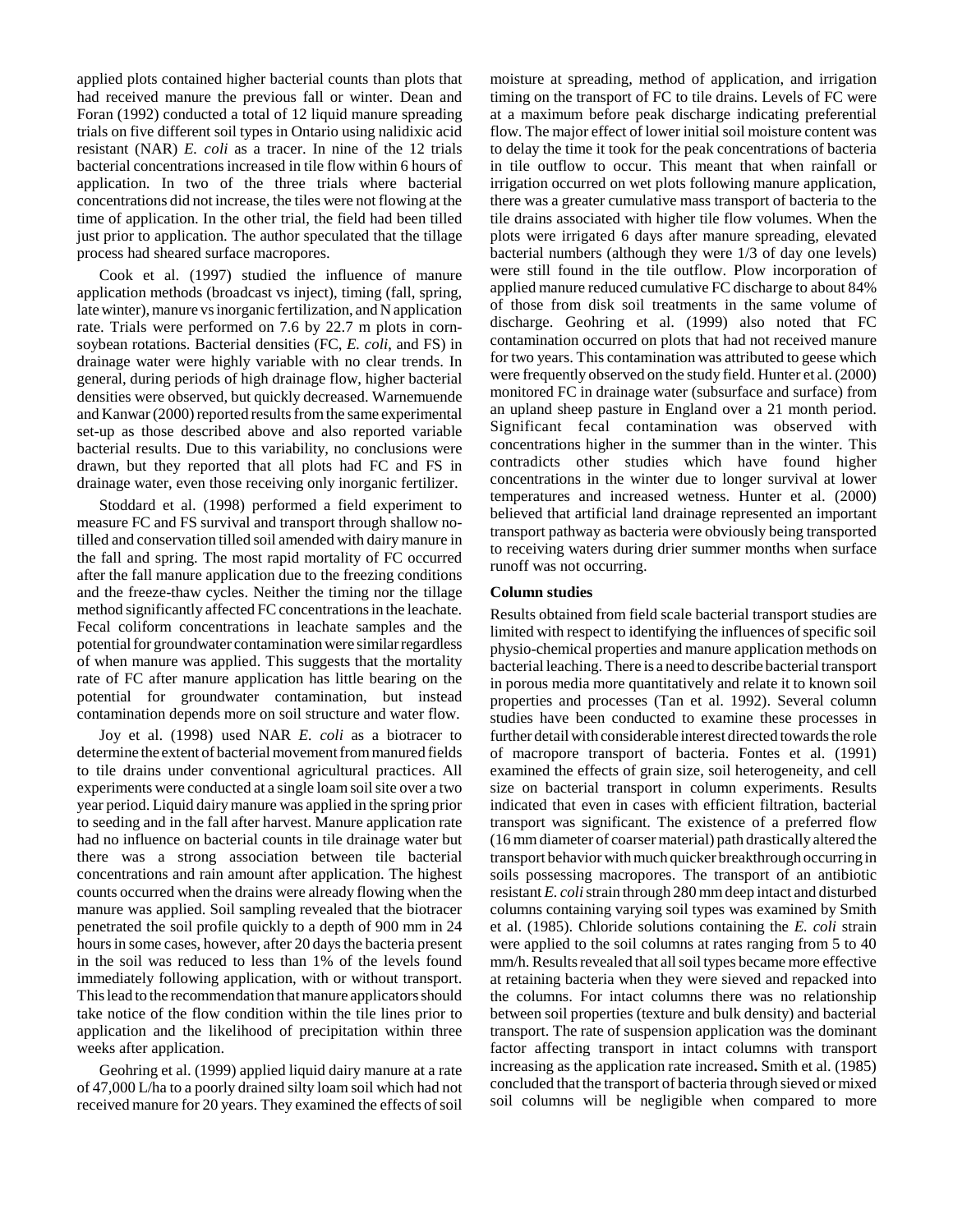structured soils. Tan et al. (1992) attempted to quantify and model the movement of *Pseudomonas fluorescens* strain 2-79 through packed sand columns. The transport of bacteria was retarded relative to the movement of chloride and tritium, probably due to adsorption since the soil pores were not thought to be small enough to strain bacteria. Transport increased in coarser sands and when the soils were treated with acid. Acid treatment would result in a decrease in trace organic material and free iron oxides. Huysman and Verstraete (1992) also examined the influence of soil physio-chemical properties on bacterial transport in disturbed soil columns. They found that increased bulk density and clay content decreased the migration of various *Lactobacillus* strains.

Shrestha et al. (1997) investigated the effect of manure application rate and the presence of macropores on bacterial leaching through 1000 mm soil columns. Both FC and TC transport were greatest in the columns possessing macropores. Coliform transport was not dependent on manure application rate. They concluded that the transport of bacteria will depend on flow rate, type of flow, and the bacterial retention capacity of the soil and that a conventional manure application rate of 168 kg N/ha for corn would be enough to cause bacterial transport through a 1000 mm deep soil profile throughout a corn cropping season. Abu-Ashour et al. (1998) also focused on the movement of bacteria through artificial macropores in soil columns (175 mm soil depth) at different initial water contents using a NAR *E. coli* strain as a biotracer. For all columns without a macropore, no matter what soil type, initial water content or rainfall volume, no biotracer was ever detected. In general, columns with a macropore had detectable concentrations of biotracer in effluent, however, in the columns which had a low initial water content (10%) no effluent was collected, even in columns with a macropore that received rainfall. Abu-Ashour et al. (1998) also discovered that disturbing the top layer of the soil profile in columns that had a macropore appeared to substantially decease bacterial transport, and noted that this process requires further investigation.

McMurry et al. (1998) studied FC transport through tilled and sod-covered intact soil blocks (325 mm x 325 mm x 325 mm) which received poultry manure and simulated rainfall. An evenly spaced grid collection system was placed beneath the soil blocks to collect percolating water. For all soil blocks, the spatial distribution of outflow was not uniform, indicating preferential flow occurred under all experimental treatments. Fecal coliform levels were highest where the most drainage flowed, consistently exceeding 20,000 counts per 100 mL. The breakthrough of FC in the tilled blocks was delayed as compared to the no-till blocks. They concluded that preferential movement of bacteria in structured soils will occur with rainfall, even under unsaturated flow conditions. Gagliardi and Karns (2000) performed column studies using three soil types in disturbed or intact columns. The transport of *E. coli* O157:H7 strain B6914 was related to soil type, simulated tillage practices, and whether the bacteria was applied with manure or in a clean water solution. Total bacterial counts measured in leachate water exceeded the inoculum's levels for all treatments except intact clay cores. The presence of manure increased B6914 leaching in intact cores but had the opposite effect in disturbed cores. Soluble N levels correlated with bacteria levels in leachate water. They concluded that tillage practices, soil

type, and method of pathogen delivery may influence, but do not prevent, pathogen transport in soil.

Warnemuende and Kanwar (2000) performed column studies (300 mm soil depth) to investigate the effect of timing (spring vs fall) and rate (168 and 336 kg-N/ha) of swine manure application on bacterial leaching. Intact soil cores were collected, swine manure was incorporated, and the columns were placed in growth chambers where spring temperatures were simulated. The fall columns were frozen for several weeks, thawed, and then subjected to the same experiments as the spring columns to simulate overwintering. All columns were subjected to four simulated rainfall events and FC, *E. coli*, and enterococci levels were measured in column drainage water. Spring application of swine manure resulted in higher bacterial densities in leachate than fall applications. Few differences between application rates were detected, but the higher application rate always yielded higher bacterial densities. Also, an interaction between application rate and timing was observed, suggesting that an increase in application rate is more likely to cause greater bacterial contamination in the spring than fall application.

## **MANURE MANAGEMENT STRATEGIES TO MINIMIZE BACTERIA LEACHING**

#### **Manure storage and pretreatment**

It is apparent that manure management strategies to decrease pathogen concentrations in animal waste before it is land applied are crucial to minimizing the risk of fecal contamination of natural water systems. It has been shown that fecal bacteria densities in manure can be reduced through long-term storage (Elliot and Ellis 1977; Crane et al. 1983; Patni et al. 1985) and composting (Edwards and Daniel 1992; Deluca 1997; Pell 1997). Pathogens are poor competitors outside of host organisms (Elliot and Ellis 1977). Larger manure storage facilities also would provide more flexibility as to when farmers could spread manure (Warnemuende and Kanwar 2000).

### **Timing and rate**

Joy et al. (1998) concluded that the primary factors to be considered when applying liquid manure include the flow conditions of the tile lines prior to application and the possibility of high rainfall after application. When rainfall occurs before or after manure is spread, higher concentrations of bacteria will occur in the drainage discharge (McLellan et al. 1993). The risk of FC transport is greatest when drains are already flowing (Geohring et al. 1999). Warnemuende and Kanwar (2000) stated that animal wastes should not be applied 72 hours prior to a runoff event or to frozen or snow covered ground since bacteria tend to survive longer in cold temperatures. They also found that plots receiving spring manure applications had higher bacterial densities than plots receiving fall applications. However, applying manure in the fall increases the risk of nutrient losses. Although the literature has not shown a clear influence of manure application rate on the survival and transport of bacteria, the impact of excessive or continual application of manure has not been fully investigated.

#### **Manure application method**

Subsurface injection of liquid animal manure has been recommended to reduce surface runoff and atmospheric losses of both nutrients and pathogens. Crane et al. (1983) state that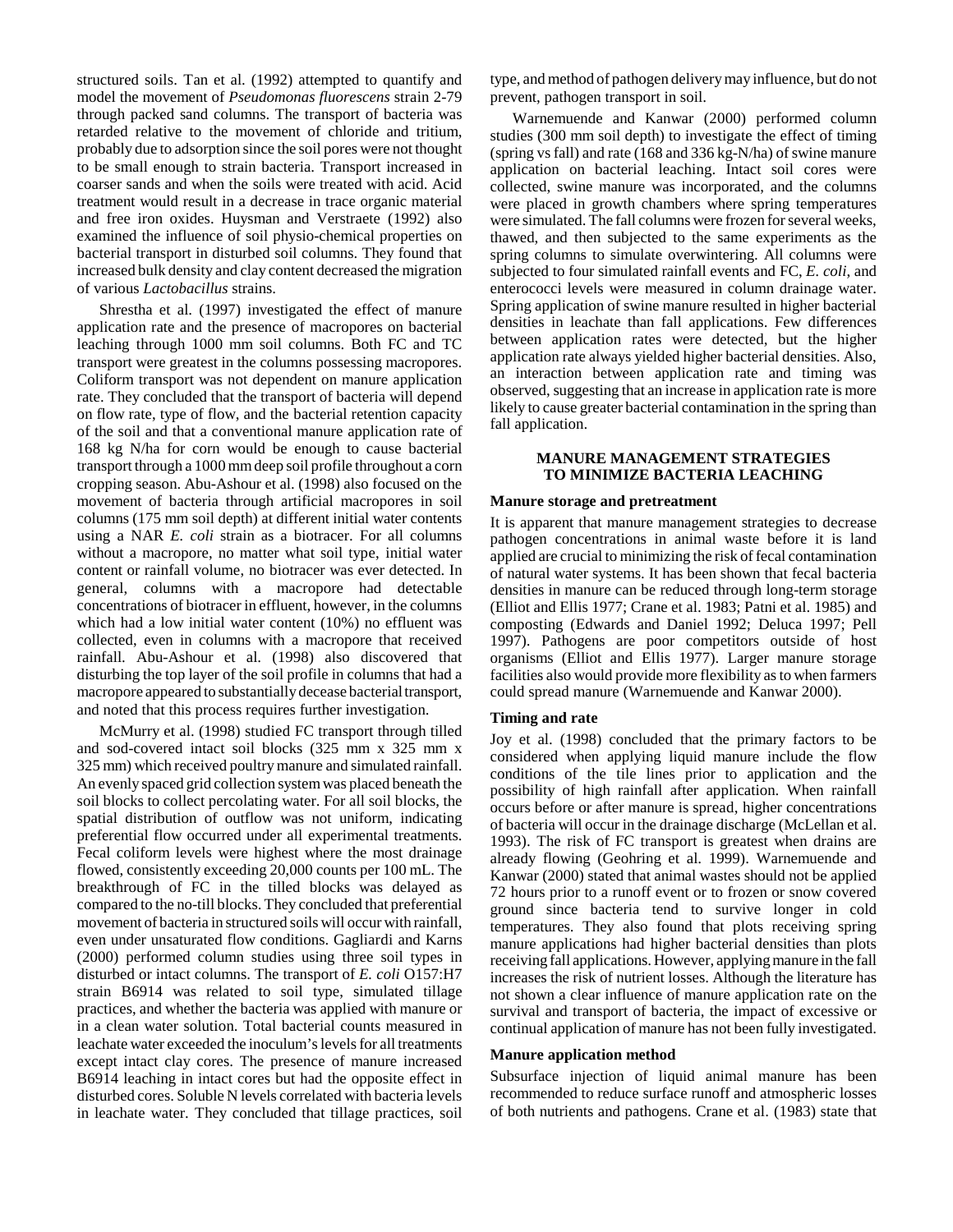subsurface injection may reduce surface bacteria losses but will decrease the amount of contact between surface soils and the bacteria, thereby increasing transport to groundwater or tile systems. Warnemuende and Kanwar (2000) also speculate that subsurface injection may reduce runoff losses but may increase the likelihood of bacterial movement with drainage water. Incorporation of manure disrupts macropores and creates more soil-bacteria contact. Geohring et al. (1999) observed modest reductions in bacterial transport in plots where the manure was tilled into the soil. McLellan et al. (1993) performed a controlled drainage study which found that blocking the drainage outlets reduced the load of bacteria to surface water bodies by a factor of  $\frac{1}{2}$  to 1/500 after application of liquid manure to farmland. Also, tillage prior to manure application reduced the amount of bacteria entering drains and broke up the soil macropores at the surface. Fleming and Bradshaw (1992) found that tillage prior to manure application reduced the transport of ammonia-nitrogen to tile drainage systems. However, they did not monitor bacteria transport. Abu-Ashour et al. (1998) found that disturbing the top layer of the soil profile in columns that had a macropore appeared to substantially decease bacterial transport. McMurry et al. (1998) examined the effects of tillage on intact soil blocks. Although tillage did not produce leachate that could meet water quality standards, the results were encouraging suggesting that more extensive tillage could further retard movement. Culley and Philips (1982) also recommend that manure be applied and plowed under in the fall, prior to freeze up, to minimize bacteria numbers in spring run-off. However this might enhance the survival and transport of bacteria to subsurface drainage.

#### **SUMMARY**

Field studies have shown significant transport of enteric bacteria through tile drainage systems under all manure application protocols and environmental conditions. It is difficult to compare studies, however, and attempts to determine specific environmental variables or manure management practices which reduce bacterial transport to tile drainage systems are difficult due to inconsistencies in the organisms used to quantify fecal contamination and procedures used to enumerate them. Additionally, non-agricultural sources of fecal bacteria mask the attempts of many studies which have tried to identify factors which enhance or reduce bacterial survival and transport. Environmental variables that appear to exert the most influence on bacterial transport to subsurface drainage systems are soil moisture content at the time of manure application and precipitation in the 2 to 3 weeks following application. Animal wastes should not be applied to tile drained fields when the tiles are flowing. It has also been shown that enteric microorganisms can survive for extended periods of time, and even grow, under commonly encountered soil conditions. The mortality of enteric microorganisms is greatest during hot dry conditions. These conditions prevail for only a limited period of time in humid climates.

Studies have shown that the transport of fecal bacteria under conditions of ideal matrix flow is inversely related to particle size. Soils consisting of primarily silt and clay particles are very effective in physically filtering bacterial cells under conditions of ideal matrix flow. However, column and field experiments have indicated that macropore, or non-matrix flow, is the dominant transport pathway for fecal bacteria. Therefore, soils more susceptible to shrinking or cracking, such as clays, could be less effective than sandy soils in terms of limiting bacterial transport. It also has been shown that bacterial survival is greater in finer grained soils, which have an enhanced ability to retain moisture and nutrients.

It appears that management strategies to reduce bacterial transport may conflict with management strategies intended to mitigate other environmental impacts. Studies have shown that tillage can reduce bacterial transport to subsurface drains by disrupting preferential flow paths. However, no-till and conservation tillage are currently being promoted to improve soil quality and reduce other environmental impacts, such as erosion and greenhouse gas emissions. It also has been suggested that manure should be applied during hot, dry conditions to facilitate greater bacterial mortality, but ammonia volatilization is significantly enhanced under these conditions. Also, many producers are hesitant to spread manure during hot, dry weather due to odour problems and subsequent nuisance complaints. Subsurface injection of liquid manure has been recommended to reduce losses of bacteria in surface runoff, as well as decrease odour and ammonia losses, but this may increase survival of pathogens and their transport to subsurface drainage systems. Many researchers have found that filtration and retention of waste applied microorganisms are greatest in the surficial soil layers. Long-term waste storage and/or pretreatment, such as composting, of livestock wastes prior to land application would appear to have the greatest impact on reducing bacterial transport to water systems. However, many producers do not have the resources to implement these types of systems.

This literature review has demonstrated that fecal bacterial transport to surface water systems through subsurface drainage would be expected under current agricultural practices. The location and utilization of receiving water systems receiving agricultural tile drainage outflow should be assessed on a farm by farm basis. The risk of fecal contamination of recreational and drinking water sources should be acknowledged by both farmers and municipal authorities controlling public water systems.

## **RESEARCH RECOMMENDATIONS**

To develop a more complete understanding of the behavior and fate of pathogenic microorganisms in soil and subsurface drainage water, further research within the following areas should be conducted : (i) the effect of soil freeze/thaw cycles on bacterial survival, (ii) the verification that enteric pathogens and indicator organisms behave in a similar manner, (iii) the effects of cultivation practices, such as tillage, on the transport of bacteria through macropores, and (iv) the effects of manure storage/treatment methods, such as long-term storage and composting, on pathogen survival.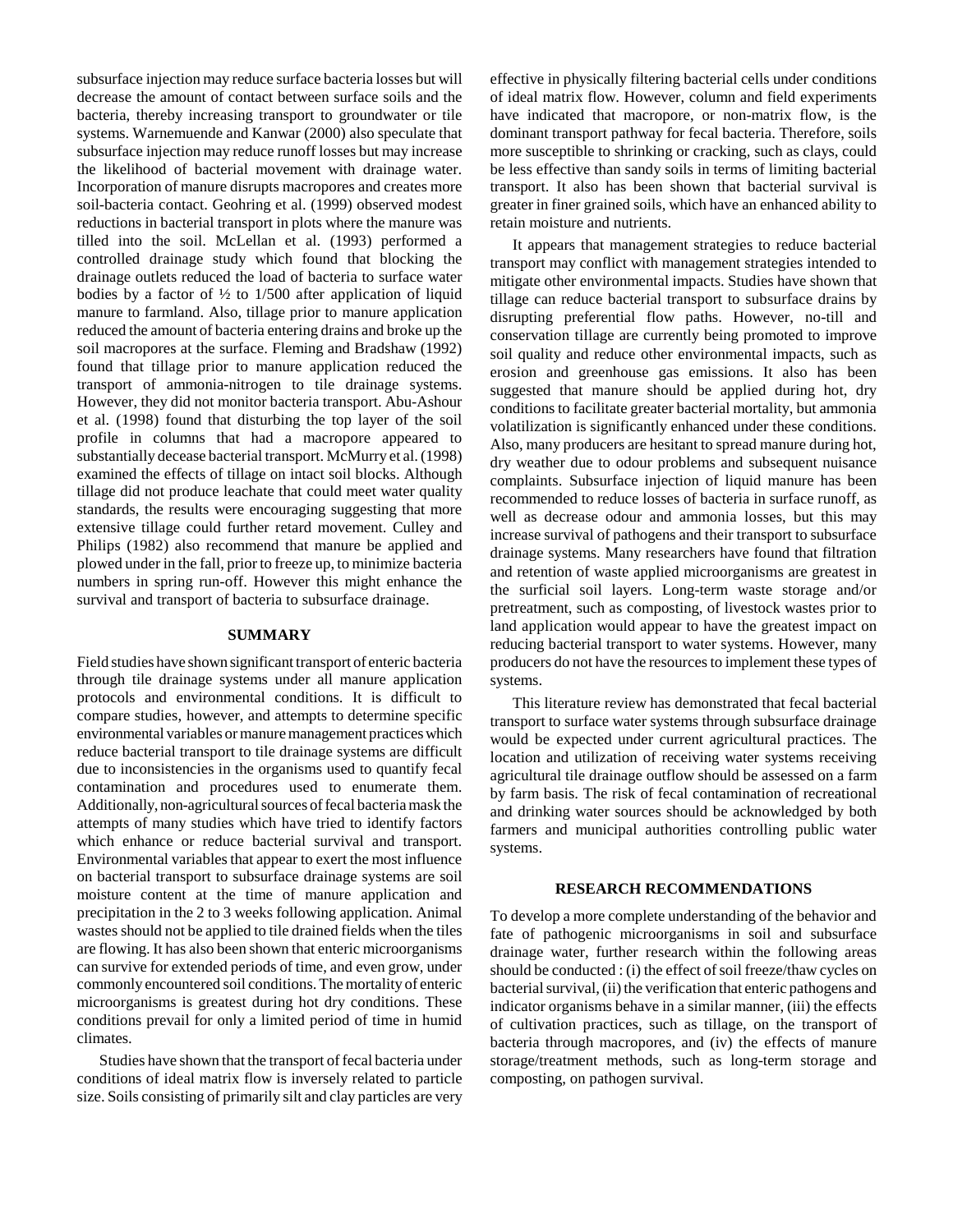#### **REFERENCES**

- Abu-Ashour, J., D.M. Joy, H. Lee, H.R. Whiteley and S. Zelin. 1998. Movement of bacteria in unsaturated soil columns with macropores. *Transactions of the ASAE* 41:1043-1050.
- Beven, K. and P. Germann. 1982. Macropores and water flow in soils. *Water Resources Research* 18:1311-1325.
- Canter, L.W. and R.C. Knox. 1988. *Septic Tank System Effects on Ground Water Quality*. Chelsea, MI: Lewis Publishers Inc.
- Chandler, D.S. and J.A. Craven. 1980. Relationship of soil moisture to survival of *Escherichia coli* and *Salmonella typhimurium* in soils. *Australian Journal of Agricultural Research* 31:547-555.
- Chandler, D.S., J. Farran and J.A. Craven. 1981. Persistence and distribution of pollution indicator bacteria on land used for disposal of piggery effluent. *Applied and Environmental Microbiology* 42:453-460.
- Cook, M.J., J.L. Baker, R.S. Kanwar, S.K. Mickelson, J.C. Lorimor and S.W. Melvin. 1997. Bacteria in agricultural drainage water as affected by manure management. ASAE Paper No. 972148. St. Joseph, MI: ASAE.
- Corapcioglu, M.Y. and A. Haridas. 1984. Transport and fate of microorganisms in porous media: A theoretical investigation. *Journal of Hydrology* 72:149-169.
- Crane, S.R., P.W. Westerman and M.R. Overcash. 1981. Dieoff of fecal indicator organisms following land application of poultry manure. *Journal of Environmental Quality* 9:531- 537.
- Crane, S.R., J.A. Moore, M.E. Grismer and J.R. Miner. 1983. Bacterial pollution from agricultural sources: A review. *Transactions of the ASAE* 26:858-866.
- Culley, J.B. and P.A. Philips. 1982. Bacteriological quality of surface and subsurface runoff from manured sandy clay loam soil. *Journal of Environmental Quality* 11:155-158.
- Cuthbert, W.A., J.J. Pane and E.C. Hill. 1955. Survival of bacterium coli type I and streptococcus faecalis in soil. *Journal of Applied Microbiology* 12:63-70.
- Dazzo, F., P. Smith and D. Hubbell. 1973. The influence of manure slurry irrigation on the survival of fecal organisms in Scranton fine sand. *Journal of Environmental Quality* 2:470-473.
- Dean, D.M. and M.E. Foran. 1992. The effect of farm liquid waste application on tile drainage. *Journal of Soil and Water Conservation* 5:368-369.
- Deluca, T. 1997. Composting for feedlot manure management and soil quality. *Journal of Production Agriculture* 10:235- 241.
- Doran, J.W. and D.M Linn. 1979. Bacteriological quality of runoff water from pastureland. *Applied and Environmental Microbiology* 37:985-991.
- Edwards, D.R. and T.C. Daniel. 1992. Environmental impacts of on-farm poultry waste disposal-A review. *Bioresource Technology* 41:9-33.
- Elliot, L.F. and J.R. Ellis. 1977. Bacterial and viral pathogens associated with land application of organic wastes. *Journal of Environmental Quality* 6:245-251.
- Ellis, J.R. and T.M. McCalla. 1976. Fate of pathogens in soils receiving animal wastes – A review. ASAE Paper No. 762560. St. Joseph, MI: ASAE.
- Entry, J.A., R.K. Hubbard, J.E. Theis and J.J Fuhrmann. 2000a. The influence of vegetation in riparian filterstrips on coliform bacteria: I. Movement and survival in water. *Journal of Environmental Quality* 29:1206-1214.
- Entry, J.A., R.K. Hubbard, J.E. Theis and J.J Fuhrmann. 2000b. The influence of vegetation in riparian filterstrips on coliform bacteria: II. Survival in soils. *Journal of Environmental Quality* 29:1215-1224.
- Evans, M.R. and J.D. Owens. 1972. Factors affecting the concentration of faecal bacteria in land-drainage water. *Journal of General Microbiology* 71:477-485.
- Faust, M.A. 1982. Relationship between land-use practices and fecal bacteria in soils. *Journal of Environmental Quality* 11:141-146.
- Filip, Z., D. Kaddu-Mulindwa and G. Milde. 1988. Survival of some pathogenic and facultative pathogenic bacteria in groundwater. *Water Science and Technology* 20:227-231.
- Fleming, R.J. and S.H. Bradshaw. 1992. Contamination of subsurface drainage systems during manure spreading. ASAE Paper No. 922618. St. Joseph, M: ASAE.
- Fontes, D.E., G.M. Mills, G.M. Hornberger and J.S. Herman. 1991. Physical and chemical factors influencing transport of microorganisms through porous media. *Applied and Environmental Microbiology* 57:2473-2481.
- Gagliardi, J.V. and J.S. Karns. 2000. Leaching of *Escherichia coli* in diverse soils under various agricultural management practices. *Applied and Environmental Microbiology* 66:877- 883.
- Geohring, L.D., P.E. Wright, T.S. Steenhuis and M.F. Walter. 1999. Fecal coliforms in tile drainage effluent. ASAE Paper No. 992203. St. Joseph, MI: ASAE.
- Gerba, C.P. and G. Bitton. 1984. Microbial pollutants: Their survival and transport pattern to groundwater. In *Groundwater Pollution Microbiology*, eds. G. Bitton and C.P Gerba, 65-88. New York, NY: John Wiley and & Sons, Inc.
- Gerba, C.P., C. Wallis and J.L. Melnick. 1975. Fate of wastewater bacteria and viruses in soil. *Journal of Irrigation and Drainage Engineering* 101:157-174.
- Hagedorn, C., D.T. Hansen and G.H. Simonson. 1978. Survival and movement of fecal indicator bacteria in soil under conditions of saturated flow. *Journal of Environmental Quality* 7:55-59.
- Howell, J.M., M.S. Coyne and P.L. Cornelius. 1995. Fecal bacteria in agricultural waters of the bluegrass region of Kentucky. *Journal of Environmental Quality* 24:411-419.
- Howell, J.M., M.S. Coyne and P.L. Cornelius 1996. Effect of sediment particle size and temperature on fecal bacteria mortality rates and the fecal coliform/fecal streptococci ratio. *Journal Environmental Quality* 25:1216-1220.
- Hunter, C., J. Perkins, J. Tranter and P. Hardwick. 2000. Fecal bacteria in the waters of an upland area in Derbyshire, England: The influence of agricultural land use. *Journal of Environmental Quality* 29:1253-1261.